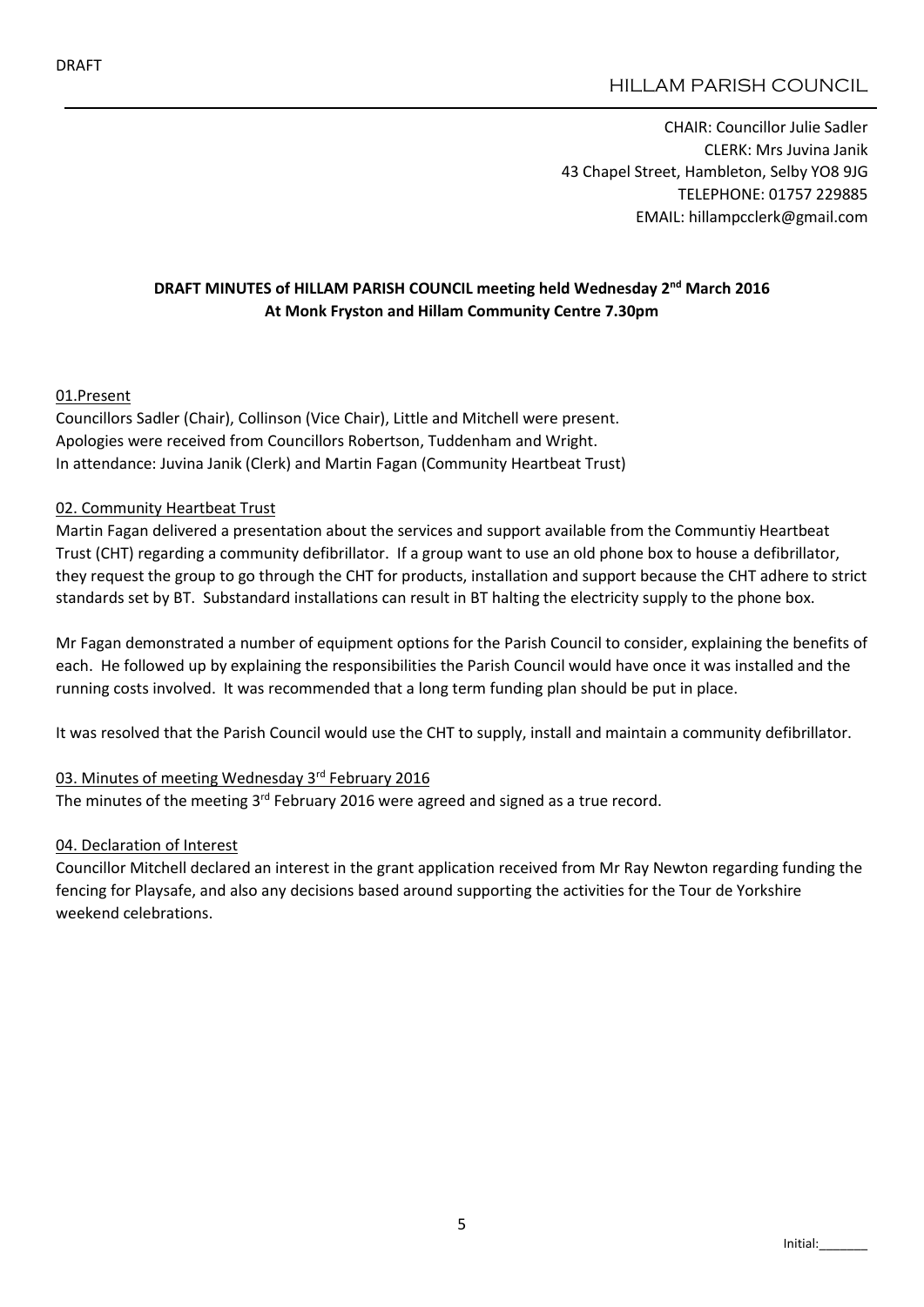| <b>Hillam Parish Council</b> |                          | <b>FEBRUARY 2016 CASH BOOK</b>                            |                                      |         |          |           |           |  |
|------------------------------|--------------------------|-----------------------------------------------------------|--------------------------------------|---------|----------|-----------|-----------|--|
|                              |                          | As of 26 January Bank Statement                           |                                      |         |          |           | £6,018.54 |  |
|                              |                          |                                                           |                                      |         |          |           |           |  |
|                              | <b>EXPENDITURE</b>       |                                                           |                                      |         |          |           |           |  |
|                              | Cheques issued February: |                                                           | <b>REASON:</b>                       | Amount  | Plus Vat | Total     |           |  |
| 03/02/2016                   |                          | 502 MFHCA                                                 | Grant for Path, agreed March 15      | £800.00 |          | £800.00   |           |  |
| 03/02/2016                   |                          | 503 J JANIK                                               | <b>CLERK SALARY</b>                  | £160.56 |          | £160.56   |           |  |
| 03/02/2016                   |                          | 504 HMRC                                                  | <b>CLERK SALARY TAX</b>              | £37.40  |          | £37.40    |           |  |
|                              |                          |                                                           |                                      |         |          |           |           |  |
|                              |                          |                                                           |                                      |         |          |           |           |  |
|                              |                          |                                                           |                                      |         |          |           |           |  |
|                              |                          |                                                           | February Expenditure                 |         |          | £997.96   | £5,020.58 |  |
|                              |                          |                                                           | VAT to claim back                    |         | £0.00    |           |           |  |
|                              | <b>INCOME</b>            |                                                           |                                      |         |          |           |           |  |
|                              |                          | <b>YLCA</b>                                               | Transparency Fund Application accept | 1898.86 |          | £1,898.86 | £6,919.44 |  |
|                              |                          |                                                           |                                      |         |          |           |           |  |
|                              |                          | Reconciliation with BARCLAYS BANK STATEMENT FEBRUARY 2016 |                                      |         |          |           | £6,919.44 |  |
|                              |                          |                                                           |                                      |         |          |           |           |  |
|                              |                          | Cheques to be issued March 16:                            |                                      |         |          |           |           |  |
|                              |                          | 505 J JANIK                                               | <b>CLERK SALARY</b>                  | £226.21 |          |           |           |  |
|                              |                          | 506 HMRC                                                  | <b>CLERK SALARY TAX</b>              | £ 54.00 |          |           |           |  |
|                              |                          | 507 MFHCA                                                 | Meeting Room Hire Dec & Jan          | £ 40.00 |          |           |           |  |
|                              |                          |                                                           | <b>Total March spend</b>             | £320.21 |          |           | £6,599.23 |  |
|                              |                          |                                                           |                                      |         |          |           |           |  |

- a) The financial report presented was approved.
- b) Payments to be made in March were checked and agreed, cheques to be signed at the end of the meeting.

### 06. Trancparency Funding Bid

It was reported that the Smaller Councils Trancparency Funding Bid was successful, £1898.86 has been received from the YLCA for the council to put towards costs involved in setting up and running the website. It was agreed that the clerk purchase an external hard drive up to the value of £60.

#### 07. Website Update

The Clerk presented her proposed layout for the website, created using WIX templates. She explained there was a free hosting option where the domain name would have Wix as the main part of the domain name followed by 'HillamParishCouncil' or the council could purchase the domain name 'www.hillamparishcouncil.co.uk' annually and pay a monthly fee to Wix for hosting. It was resolved that the second option was preferable and the clerk should go ahead with that option as soon as possible and continue to work on the site to complete it.

#### 08. Ring Tree

The quotes received were discussed and compared. It was resolved to offer ESTrees, who had recently completed work at Hambleton Hough, the contract to complete the removal of the Ring Tree and prepare the soil for replanting. The purchase and planting of a replacement tree will be further researched and decided on nearer the time. The Clerk is to apply for planning permission through the necessary channels as soon as possible.

#### 09. Grant Applications

- a) Monk Fryston and Hillam Community Association: There are concerns regarding the costs to be incurred by replacing the Ring Tree. It was agreed at the December meeting that this should take priority. It was resolved that no grants should be paid at this time. Clerk to write in response.
- b) Georgia Parkin: Again, it was agreed that no grants are to be paid at this time. Clerk to write in response.